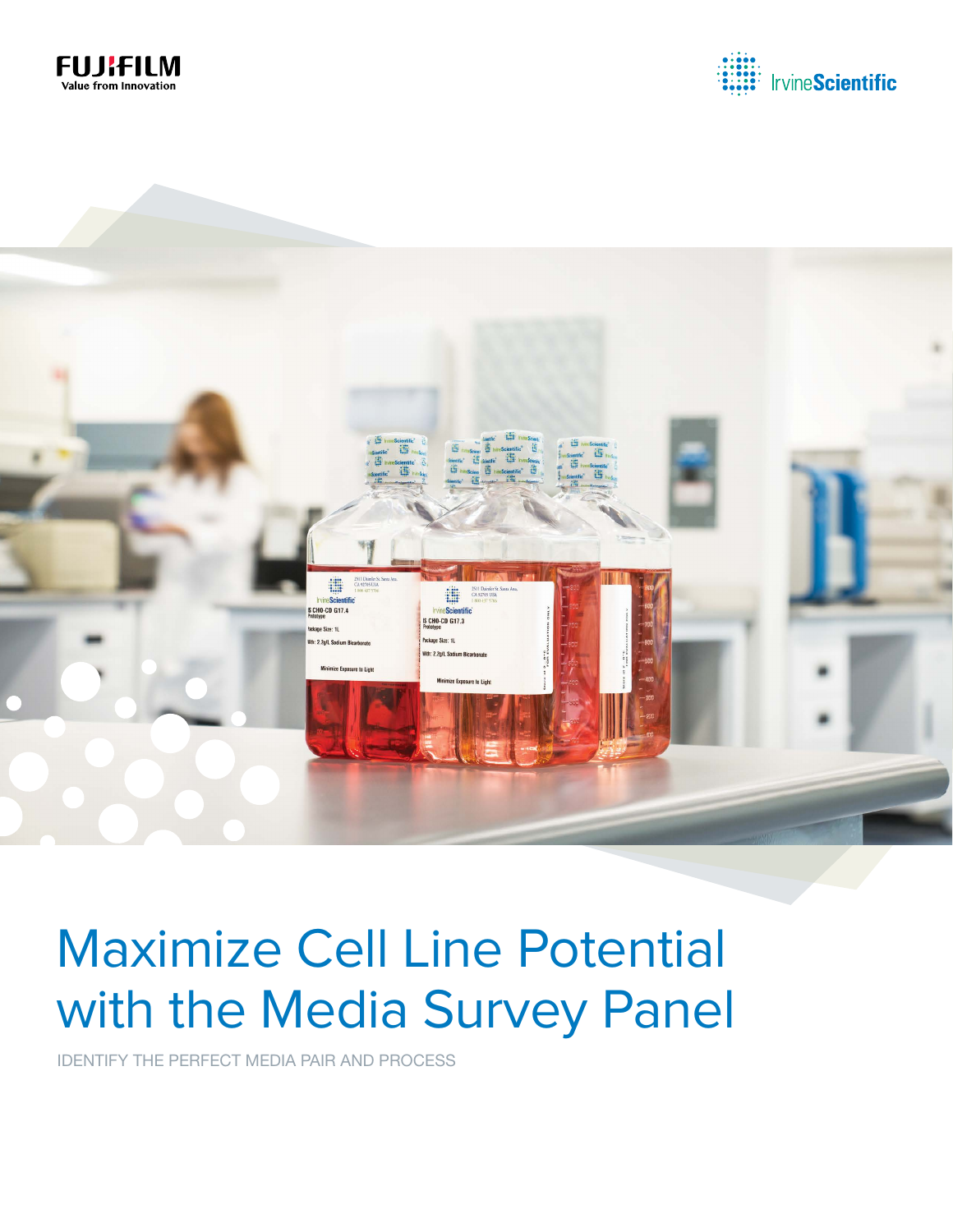### Find the Perfect Pair of Growth & Feed Formulas to Maximize Performance

The Media Survey Panel: A personalized compilation of advanced cell culture formulations

| Collaboration and support            | Partnership with your dedicated FUJIFILM Irvine Scientific R&D team<br>$\bullet$<br>Unrivaled cell culture expertise and extensive media library research and development<br>۰<br>Evaluation and confirmation of goals and objectives prior to prescription of custom<br>sample selection |
|--------------------------------------|-------------------------------------------------------------------------------------------------------------------------------------------------------------------------------------------------------------------------------------------------------------------------------------------|
| Spectrum of quality,<br>proven media | Comprehensive library of off-the-shelf, made-to-order, and GMP-ready prototype media<br>Different media samples for various responses, based on your capacity and requirements<br>Powder and liquid media formulated for scalability, quality, and process consistency<br>۰               |
| Clear, concise plan of action        | Customized, comprehensive instructions to evaluate your custom media panel for<br>improved growth, productivity, and quality                                                                                                                                                              |
| Rapid turnaround time                | Panels shipped to you as soon as 10 business days—the fastest turnaround<br>time industry-wide                                                                                                                                                                                            |

### Support at every step

For cell lines that require further customization, FUJIFILM Irvine Scientific offers additional support:

- Custom Media Optimization
- Complete Media Development

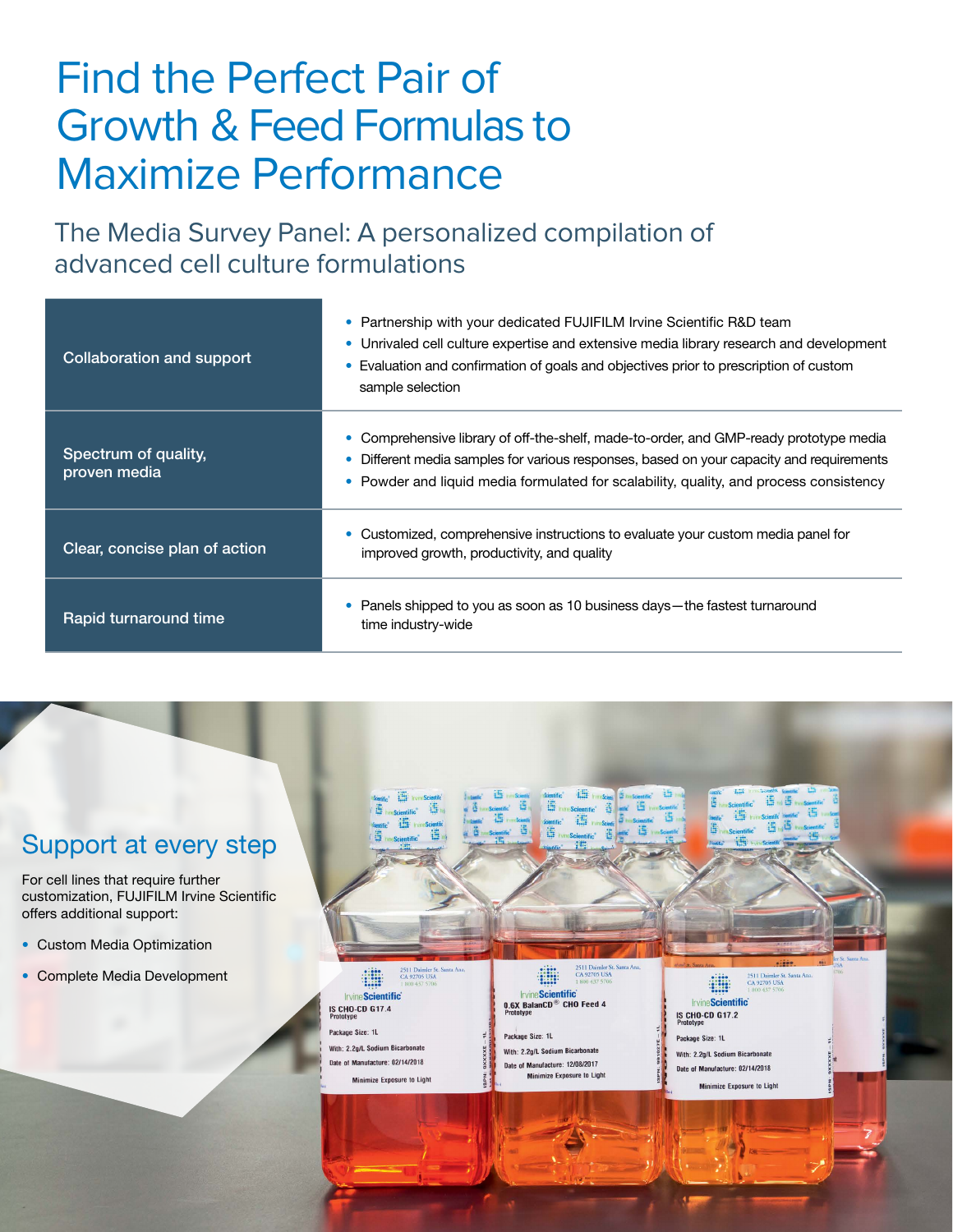## Diverse Formulas Accommodate Every Need

### A customized selection of diverse media for different cell line requirements





### A diverse selection of media compared to commercially available options

|                          | <b>Condition</b>    | <b>Normalized</b><br><b>Final Yield</b> | Est. CCD | %Man5 | %Galactosylation |
|--------------------------|---------------------|-----------------------------------------|----------|-------|------------------|
|                          | Media Panel Pair 1  | 1.00                                    | 134.0    | 7.2   | 16.8             |
| $-$                      | Media Panel Pair 2  | 0.97                                    | 122.3    | 5.8   | 22.5             |
| $\overline{\varkappa}$   | Media Panel Pair 4  | 0.93                                    | 116.9    | 3.6   | 19.9             |
| $\rightarrow$            | Media Panel Pair 3  | 0.78                                    | 94.3     | 5.1   | 29.4             |
| $\overline{\mathbf{X}}$  | Supplier Pair 3     | 0.73                                    | 87.8     | 7.7   | 30.8             |
| $+$                      | Media Panel Pair 7  | 0.54                                    | 119.7    | 8.7   | 18.6             |
|                          | Media Panel Pair 8  | 0.39                                    | 64.4     | 5.3   | 22.1             |
| $\overline{\mathbf{+}}$  | Media Panel Pair 5  | 0.38                                    | 71.8     | 7.3   | 21.3             |
| $\overline{\phantom{0}}$ | Media Panel Pair 10 | 0.32                                    | 70.6     | 6.4   | 21.0             |
| $-$                      | Supplier Pair 2     | 0.30                                    | 73.8     | 6.4   | 13.9             |
| --                       | Supplier Pair 1     | 0.26                                    | 114.5    | 12.8  | 19.4             |
| <u>__</u>                | Media Panel Pair 9  | 0.23                                    | 42.7     | 4.2   | 28.8             |
| $\overline{\mathbf{+}}$  | Supplier Pair 4     | 0.15                                    | 23.6     | 9.0   | 18.4             |
| $-\bullet-$              | Media Panel Pair 6  | 0.13                                    | 21.0     | 3.1   | 29.8             |

GS-CHO cells were seeded at  $0.3 \times 10^6$  cells/mL and cultured for up to 14 days.

Media Survey Panel conditions were fed 4% of the total working volume per day on days 3–7 for a total of 20%. Commercially available growth and feed media (Supplier Pair 1–4) were obtained from four separate suppliers and fed at the suppliers' recommended concentrations and methods.

\*Cultures were terminated when viability reached below 75%.

†Normalized to the highest obtained protein yield. Antibodies from the culture were collected and analyzed for their glycan profiles.